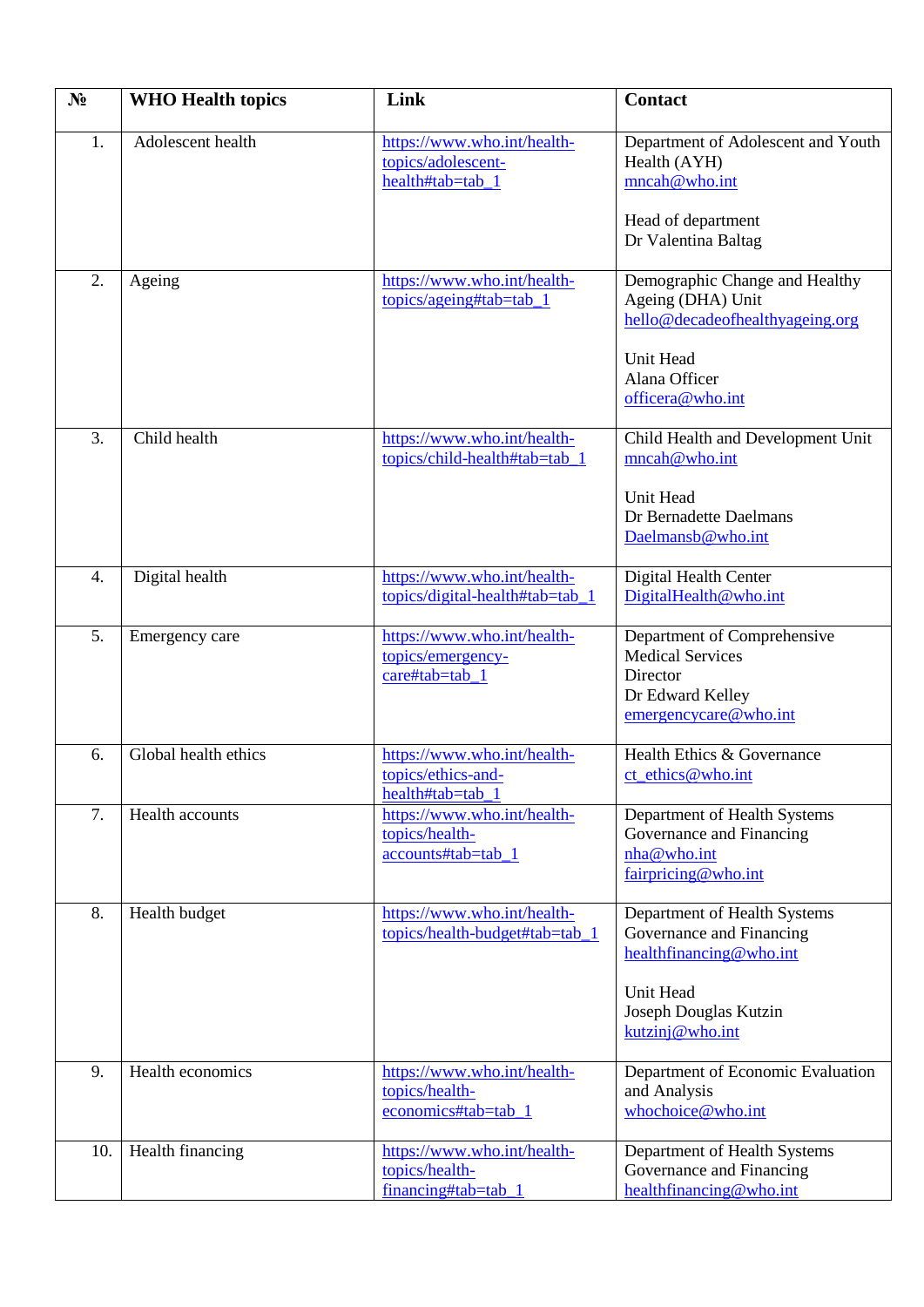|     |                              |                                                                                  | Unit Head<br>Joseph Douglas Kutzin<br>kutzinj@who.int                                                                                                                                                   |
|-----|------------------------------|----------------------------------------------------------------------------------|---------------------------------------------------------------------------------------------------------------------------------------------------------------------------------------------------------|
| 11. | Health impact assessment     | https://www.who.int/health-<br>topics/health-impact-<br>assessment#tab=tab_1     | Department of Environment, Climate<br>Change and Health<br>Director<br>Dr Maria Neira<br>listserv@who.int                                                                                               |
| 12. | Health promotion             | https://www.who.int/health-<br>topics/health-<br>promotion#tab=tab_1             | Department of Healthy Lifestyle<br>Promotion<br>Director<br>Dr Ruediger Krech<br>healthpromotion@who.int                                                                                                |
| 13. | Health system governance     | https://www.who.int/health-<br>topics/health-systems-<br>governance#tab=tab_1    | Department of Health Systems<br>Governance and Financing<br>Unit Head<br>Joseph Douglas Kutzin<br>kutzinj@who.int                                                                                       |
| 14. | Health taxes                 | https://www.who.int/health-<br>topics/health-taxes#tab=tab_1                     | Department of Healthy Lifestyle<br>Promotion<br>healthtaxes@who.int<br>Director<br>Dr Ruediger Krech<br>healthpromotion@who.int<br>Governance and financing of health<br>systems<br>fairpricing@who.int |
| 15. | Health technology assessment | https://www.who.int/health-<br>topics/health-technology-<br>assessment#tab=tab_1 | Health technology assessment<br>htechassessment@who.int<br>Department of Health Systems<br>Governance and Financing<br>Unit Head<br>Joseph Douglas Kutzin<br>kutzinj@who.int                            |
| 16. | Health workforce             | https://www.who.int/health-<br>topics/health-<br>workforce#tab=tab_1             | Department of Human Resources in<br>Health<br>workforce2030@who.int<br>Sonali Reddy<br><b>Communications Officer</b><br>Email: reddys@who.int                                                           |
| 17. | Human rights                 | https://www.who.int/health-<br>topics/human-rights#tab=tab 1                     | Gender, Justice and Human Rights<br>ger@who.int                                                                                                                                                         |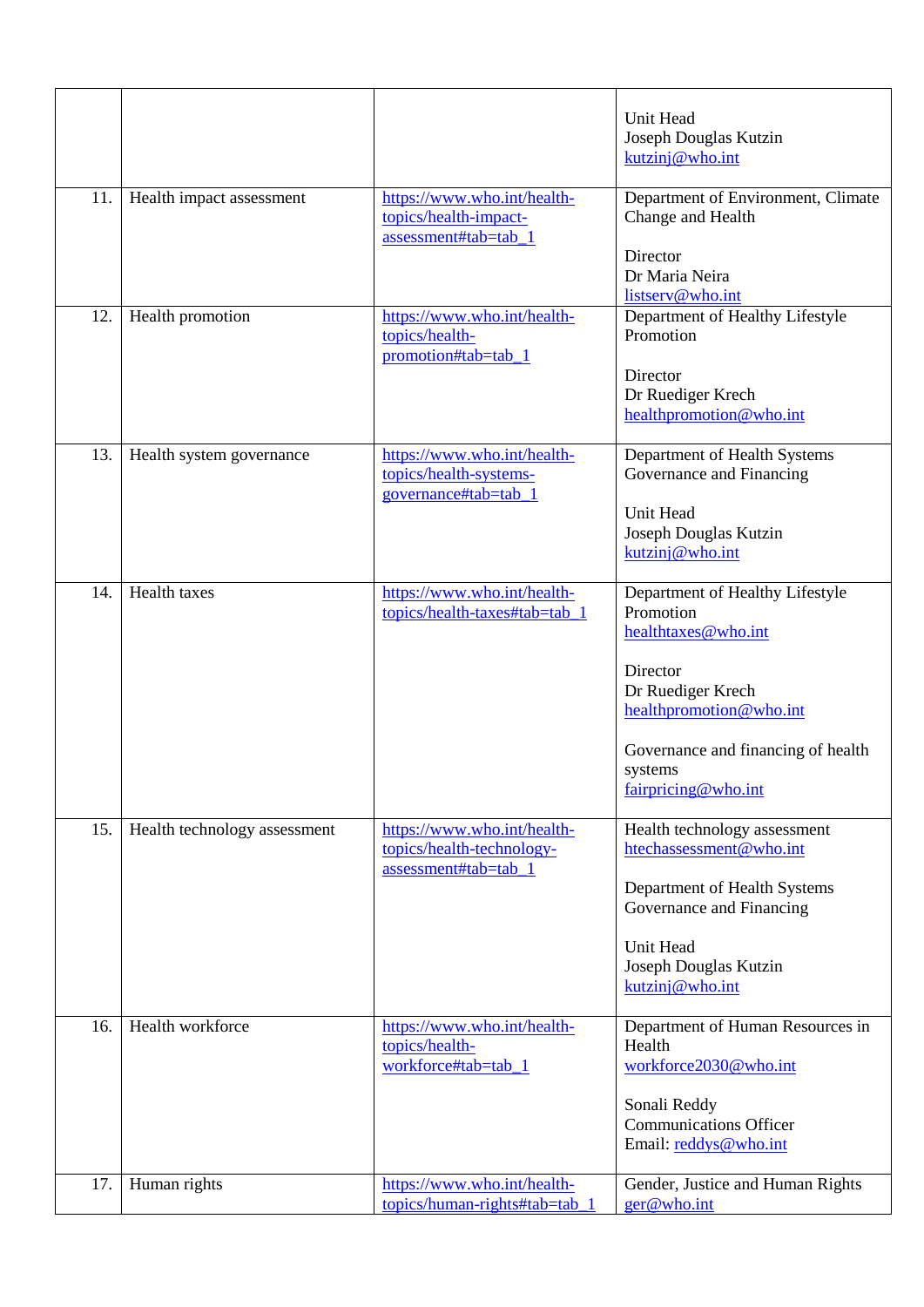| 18. | <b>International Health Regulations</b><br>Maternal health | https://www.who.int/health-<br>topics/international-health-<br>regulations#tab=tab_1 | Secretariat of the International Health<br>Regulations<br>ihr@who.int<br>Head of Department<br>Dr Carmen Mihaela Dolea                                         |
|-----|------------------------------------------------------------|--------------------------------------------------------------------------------------|----------------------------------------------------------------------------------------------------------------------------------------------------------------|
| 19. |                                                            | https://www.who.int/health-<br>topics/maternal-<br>health#tab=tab_1                  | Department of maternal health<br>mncah@who.int<br>Unit Head<br>Dr Allisyn Moran<br>morana@who.int                                                              |
| 20. | Medical devices                                            | https://www.who.int/health-<br>topics/medical-<br>devices#tab=tab 1                  | Medical devices<br>medicaldevices@who.int<br>Health product standards and policies<br>empinfo@who.int                                                          |
| 21. | Mental health                                              | https://www.who.int/health-<br>topics/mental-health#tab=tab_1                        | Department of Mental Health and<br>Substance Use<br>mhgap-info@who.int<br>Head of Department of Mental<br>Health<br>Dr Mark van Ommeren<br>vanommerenm@who.int |
| 22. | Newborn health                                             | https://www.who.int/health-<br>topics/newborn-<br>health#tab=tab 1                   | Department of Maternal, Newborn,<br>Child and Adolescent Health and<br>Aging<br>mncah@who.int<br>Director<br>Dr Anshu Banerjee                                 |
| 23. | Nursing and Midwifery                                      | https://www.who.int/health-<br>topics/nursing#tab=tab 1                              | Department of Human Resources in<br>Health<br>workforce2030@who.int                                                                                            |
| 24. | Palliative care                                            | https://www.who.int/health-<br>topics/palliative-care                                | Department of Comprehensive<br><b>Medical Services</b><br>Director<br>Dr Edward Kelley<br>emergencycare@who.int                                                |
| 25. | Primary health care                                        | https://www.who.int/health-<br>topics/primary-health-<br>care#tab=tab_1              | Special Program for Primary Health<br>Care<br>primaryhealthcare@who.int                                                                                        |
| 26. | Quality of care                                            | https://www.who.int/health-<br>topics/quality-of-care#tab=tab_1                      | Department of Quality Health Care<br>Dr Shams Syed<br>syeds@who.int                                                                                            |
| 27. | Rehabilitation                                             | https://www.who.int/health-                                                          | Rehabilitation                                                                                                                                                 |